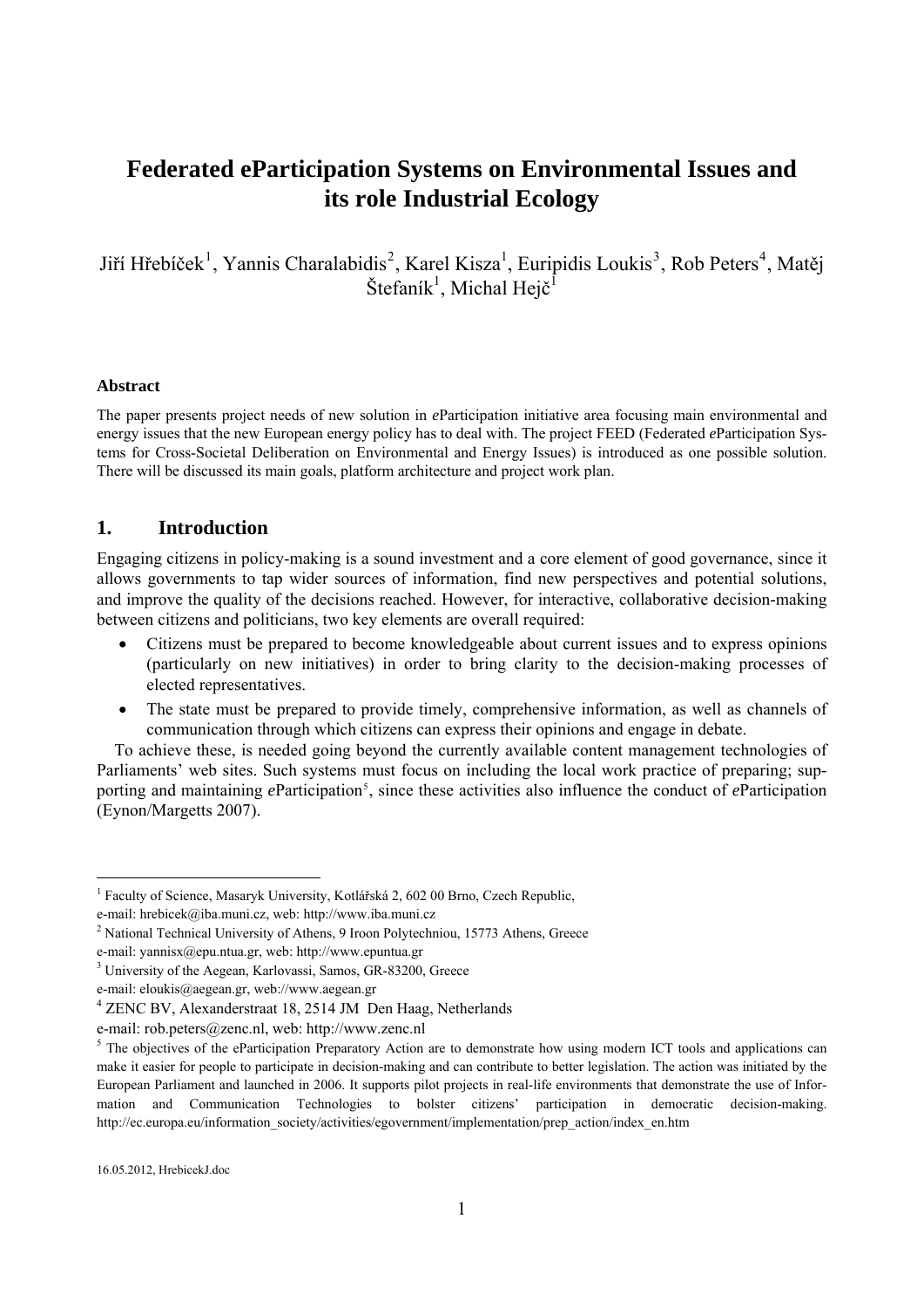Existing systems include websites, e-mail, FAQ lists, web-based discussion boards, which are recog-nized as a useful way of encouraging and supporting eDemocracy<sup>[6](#page-1-0)</sup>. Although such systems can indeed encourage participation and debate, they generally provide no structure to the information gathered and accessed. There is an imperative need therefore for defining a methodology which addresses the requirement for structured discussion rules in a reflective discussion about a policy issue, creates visualizations of such discussions.

As far as it concerns the energy sector, the world today is facing an energy and environmental challenge. This challenge, acute for Europe and shared by all Member States, concerns how to secure clean energy for Europe against a backdrop of climate change, escalating global energy demand and future supply uncertainties. If a Member State fails to meet this challenge, other Member States are eventually affected. Problems that arise outside European Union (EU) can have an impact on the whole of the EU something that is the cornerstone for the establishment of a strong Energy Policy for Europe<sup>7</sup> (EPE).

Some of the main environmental and energy issues that the new European energy policy has to deal with, according to the European Commission follow:

- Establishing sustainability across Europe and world wide by reducing the greenhouse gas emissions.
- Securing the supply of energy by creating new energy corridors and overtaking possible economic and political risks.
- Using renewable energy sources for energy production under the disengagement form fossil fuels.
- Limiting the carbon dioxide  $(CO_2)$  emissions by using uranium under "the highest standards of safety, security and non-proliferation, for energy production<sup>38</sup> (safe nuclear energy).

## **2. FEED project**

The project FEED is solved by partners consortium consists of National Technical University of Athens (NTUA) - Greece; Zenc BV - Netherlands; Public-i Group Limited – United Kingdom; Athens Technology Center SA (ATC) - Greece; Masaryk University (MU) - Czech Republic; University of the Aegean (AEGEAN) - Greece.

The main objective of the project FEED is to apply a new concept in *e*Participation of businesses and citizens by allowing users to have seamless access to existing federated content that matches their needs for information supporting the several aspects of a public deliberation, when focusing Environmental and Energy issues. Through the FEED, existing federated content and/or other knowledge material (some of it already under processing and by other current *e*Participation projects<sup>[9](#page-1-3)</sup>), are contextually annotated or channelled according to the issue and deliberation process specifics, allowing this way the platform users to perceive, search for and retrieve it in the contest of a participative *e*Activity.

The project FEED constitutes a Citizen-Driven trial project that provides the corresponding ICT tools and engages a critical mass of public involvement in the initial stages of the legislative process, taking into consideration also any internal sub-stages that the deliberation procedure may introduce while exploiting the on going results from other, pilot *e*Participation Legislation-oriented projects run by members of the FEED Consortium. Specifically FEED focuses at:

<span id="page-1-0"></span><sup>6</sup> *e*Democracy, a portmanteau of the words "electronic" and "democracy," comprises the use of ICT tools such as the Internet in enhancing democratic processes within a democratic republic or representative democracy. It is a political development still in its infancy, as well as the subject of much debate and activity within government, civic-oriented groups and societies around the world.

<sup>&</sup>lt;sup>7</sup> http://ec.europa.eu/energy/energy\_policy/index\_en.htm<br><sup>8</sup> Eurotom Treaty, 1957 (http://ourope.ou/eagchlus/treaties

<span id="page-1-2"></span><span id="page-1-1"></span>Euratom Treaty, 1957 (http://europa.eu/scadplus/treaties/eec\_en.htm) 9

<span id="page-1-3"></span> $^9$ http://ec.europa.eu/information\_society/activities/egovernment/implementation/prep\_action/index\_en.htm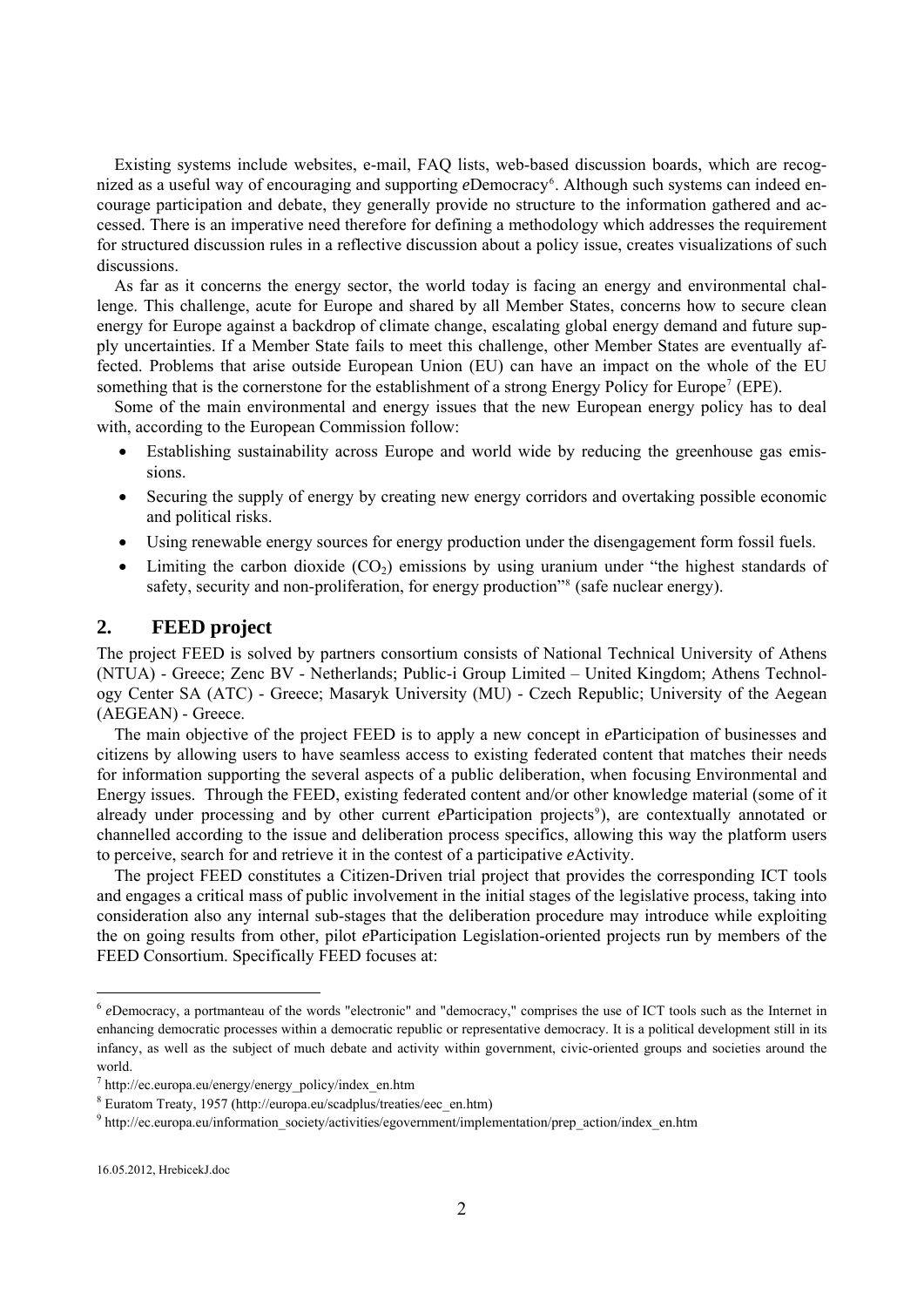- Empowering the legislation proposal formation stage, driven by the decision makers' need to scan the overall environment where the proposed legislation is going to act upon and identify early any social problems and need, and/or establish the background for a policy or a change in a policy. In this process, the project aims at making available relevant content, that will be managed in a federated environment of information sources – some of them also stemming from projects like DALOS, LEX-IS, LEGESE, LEXIPATION, SEAL, TID+<sup>[10](#page-2-0)</sup>, and DEMO-Net<sup>[11](#page-2-0)</sup> where project partners already participate.
- Support the debate at municipal level but with a truly Pan-European orientation, which engages a critical mass of participants in:
	- o gathering evidence, knowledge and supporting information from a range of sources, including citizens, businesses, Non-Governmental Organisations – NGOs, and other socioeconomic organizations,
	- o presenting and understanding context,
	- o designing the appropriate public policies for managing the problems that meet the needs of the involved parties, including the political context and
	- o developing and concluding upon a range of options. Target the legislative and policy issues of Energy and Environment<sup>[12](#page-2-0)</sup>, allowing for verticalisation and real solution-oriented application of existing tools, capitalizing on already gained experience and guided by highskilled experts present in the FEED team.
- Test in practice novel approaches for user involvement, including content federation, Web 2.0 and social networking techniques, context-driven semantic annotation tools, multiple channel interaction paradigms and trust building approaches.

The FEED European Added Value is explicit, at an institutional, communicative and technological level, and spins around the following axes:

- Producing better quality policy with content federation capabilities.
- Building trust and gaining acceptance of policy by giving NGOs, citizens and businesses the means to supervise government and policy implementation and balancing the power of lobby organizations as far as energy and environmental issues are concerned.
- All citizens have the same chance to participate in the public exchange of information (nobody can be excluded).
- The choice of topics is open for everybody and the discussion can be interrupted and picked up at a later point in time.
- The debate is free of outside pressure or any other influences and allows the interaction with all.

## **3. FEED platform architecture**

Through the FEED platform, the following main services will be made available to decision-makers, businesses and citizens:

- Introduce issues to be debated in the platform.
- Interrelate (through the corresponding annotation) existing content with legislative information and specific Environmental and Energy issues that are deliberated.

<span id="page-2-0"></span><sup>10</sup> http://www.eu-participation.eu/

<sup>11</sup> http://www.demo-net.org/

 $12$  EU policy areas defined at http://www.europa.eu/pol/index\_en.htm

<sup>16.05.2012,</sup> HrebicekJ.doc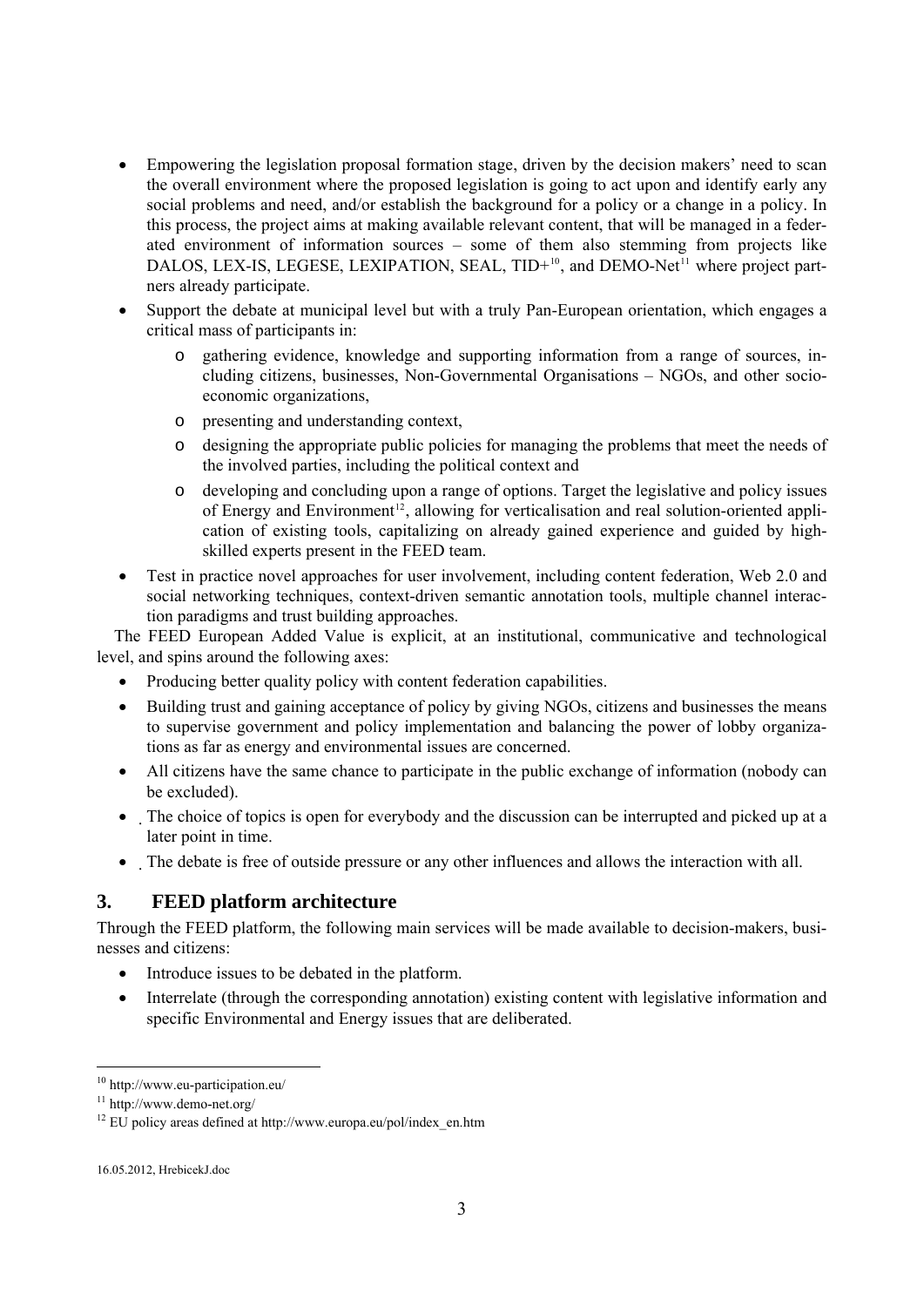- Introduce "rich" informative material (video or audio) that explains and/or refines aspects of the deliberation procedure
- Retrieve content and express opinions about specific issues through comprehensive and easy to use interfaces – i.e. visualizing the structure of a legal act and enabling users to state opinions upon specific passages.

The Figure 1 depicts the overall system architecture along with its basic components. The system is composed out of three main subsystems, the universal storage for content storing and indexing, the content annotation and retrieval subsystem for applying content semantics and conducting semantic search and the presentation layer for providing services to end users.



Platform Architecture Source: FEED (2007)

16.05.2012, HrebicekJ.doc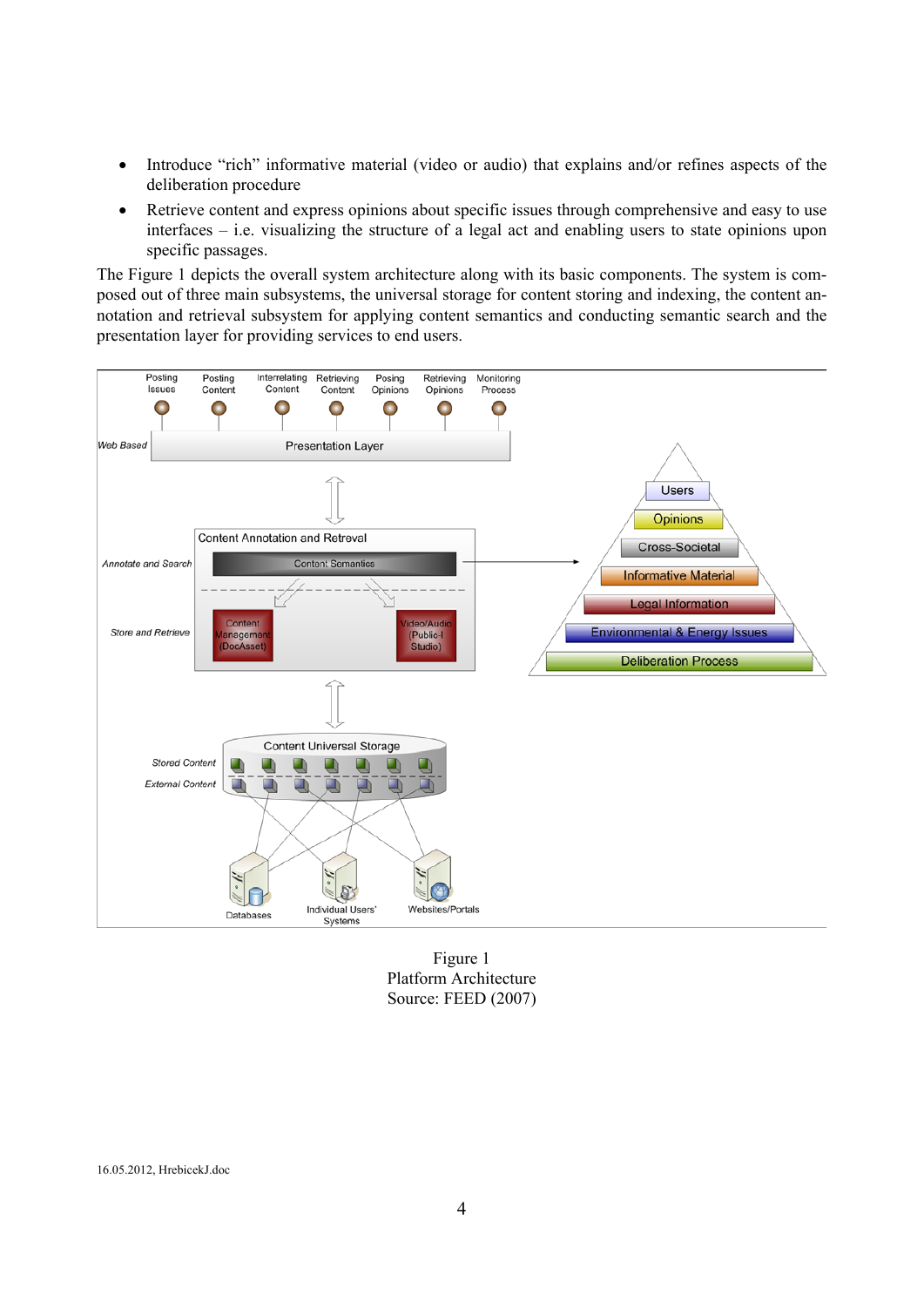# **3.1. Content Universal Storage**

The Content Universal Storage subsystem is the main storage facility of the system. Its purpose is to hold all the information about the system operation. The Content Universal Storage subsystem stores information using two specific modes:

- By physically storing data and information of any kind (text, audio, video) in the system database.
- By storing links (indexes) to external storage facilities and systems (databases, websites/portals, individual machines) where the data are actually stored.

# **3.2. Content Annotation and Retrieval**

The Content Annotation and Retrieval subsystem constitutes the engine of the entire FEED platform. Its purpose is to annotate the content so that it can be interrelated to specific concepts (i.e. debated issues on the platform, pieces of legal information, specific stages of the deliberation process, etc) and retrieve federated content that is relevant to a specific user input (i.e. an opinion, a request for informative material, a request for relevant opinions, a request for relevant legislation, etc). The main component of this subsystem is the Content Semantics component that holds all the semantics necessary to annotate information through the FEED platform. Specifically the system separates among several distinct categories of semantics and also will provide the necessary functionalities to annotate with such semantics existing content. In order to retrieve and manage the content, the subsystem will use two available software components:

### **3.2.1. DocAsset content management system**

The content management subsystem based on ATC's DocAsset software, is a web based document management solution that allows the stakeholders / policy makers to capture, store and manage digital content, in any format (documents, images, excel files, PDFs), offering a complete and secure electronic environment for storage, management and delivery of information. The content management system supports amongst other:

- Collaboration between stakeholders and policy makers within and among organizations
- Document management by providing a complete set of tools required to control, audit, report, and secure content – the basis for managing processes and large document resources.
- Workflow Management by enabling the users to automate and control the legislation proposal formation. In technical level DocAsset exhibits the following characteristics:
- Open architecture and design allowing economical and smooth means for future expansion of the system.
- Parameterization and easy adaptation of the system for the particular environment and requirements of each user group.
- Friendliness, through an ergonomic and functional user oriented graphic interface and working environment.
- The ability to support the simultaneous use of the application by a large number of users with no loss in performance, speed of search results or compromises in security.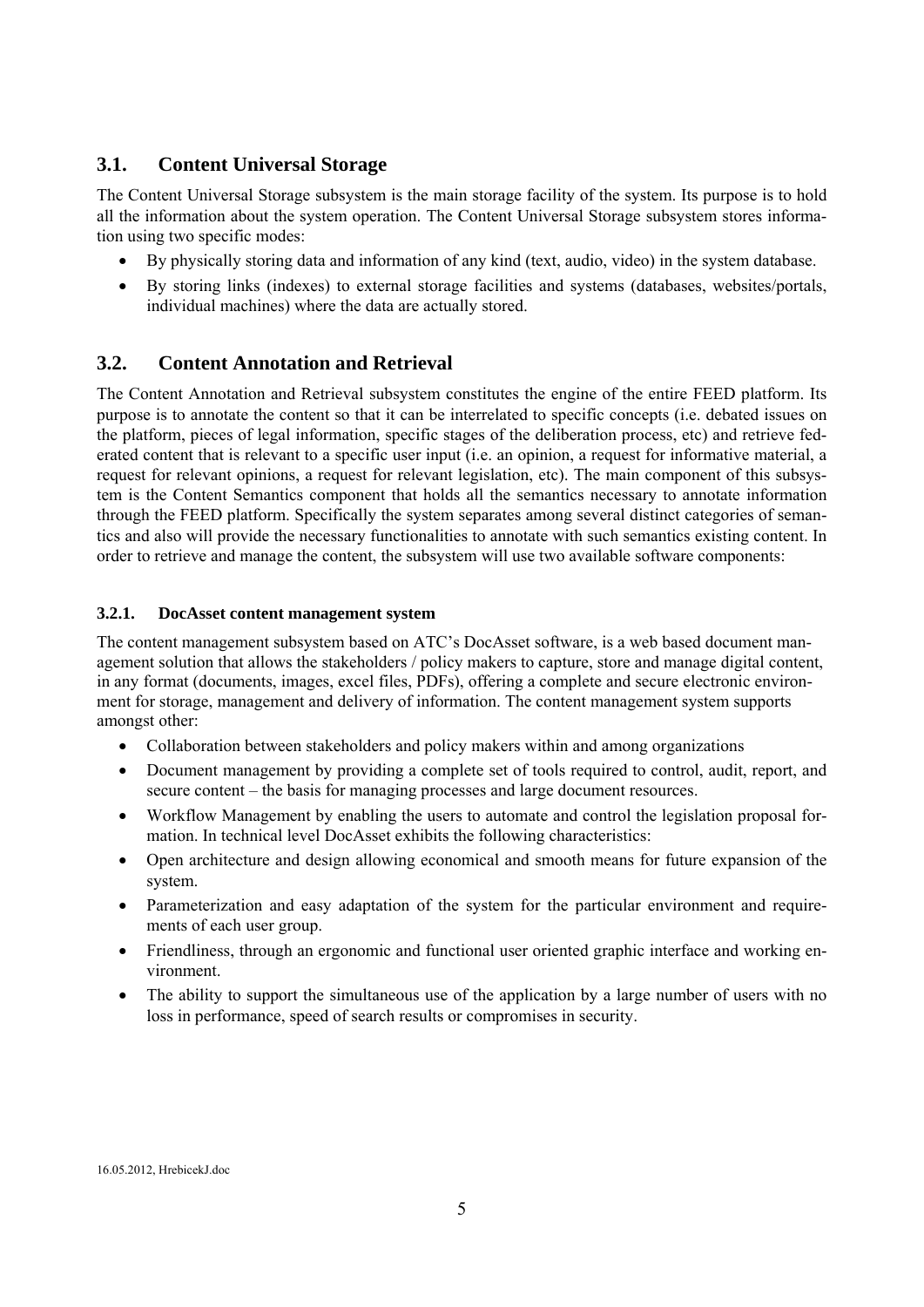## **3.2.2. Public-I Suite webcasting platform**

The Public-I suite of Webcasting software<sup>[13](#page-5-0)</sup> is provided and has been designed specifically to facilitate the ease of operation by in-house staff. The software contains the elements needed to ensure the user can not only capture content but can also embed vital contextual information to make the webcast meaningful and useful to the viewers. Features such as the automatic indexing of content to speakers or agenda items mean that webcasts are created as efficiently as possible – minimising the resource impact and removing the need for dedicated technical staff.

## **3.3. Presentation Layer**

The current subsystem constitutes the web front end of the entire platform. Its purpose is to externalize the provided services to the final end users of FEED platform and performing the required user authentication during log on. In broad lines the FEED services that will be externalized are:

- Posting a new issue to be deliberated through the platform.
- Posting new content in the platform either by indexing existing content or by storing new one.
- Interrelating content to a specific concept i.e. a debated issues, a piece of legal information, a specific stage of the deliberation process, etc.
- Retrieving content that is relevant to a specific concept.
- Posting opinions about a specific issue.
- Retrieving posted opinions about a specific (or more) deliberation process(es).
- Monitoring the system operation.

## **4. PROJECT Work plan**

FEED pilots are going to be executed within a realistic environment comprising important environmental and energy issues that contain the policy agendas of distinct stakeholders at local level. Specifically, FEED pilots will engage a considerable number of decision makers at municipal level and large heterogeneous community of affected stakeholders.

FEED pilots involve citizen participation in an enlarged deliberation process including Environmental and Energy issues with high-impact legislation under formation, such as:

- Energy production sources and disengagement from fossil fuels.
- High performance renewable energy sources.
- Safe energy corridors for electricity and fuel transportation.
- Nuclear energy as an alternative to fossil fuels and renewable energy sources.

The project work plan has been structured in order to support the following aims:

- 1. To co-ordinate all activities towards producing an e-participation platform based on state-of-threat information technology tools and methodologies. Project results will be validated by the consortium members as well as by the participants of the associated Cluster of End Users.
- 2. To involve as many users as possible (stakeholders including policy makers, citizens, businesses, organisations and youth) in the very early stages of the project in order to specify the user needs and key user groups' requirements and to take them into account in designing a comprehensive solution.

<span id="page-5-0"></span><sup>13</sup> http://www.public-i.info/webcasting.php

<sup>16.05.2012,</sup> HrebicekJ.doc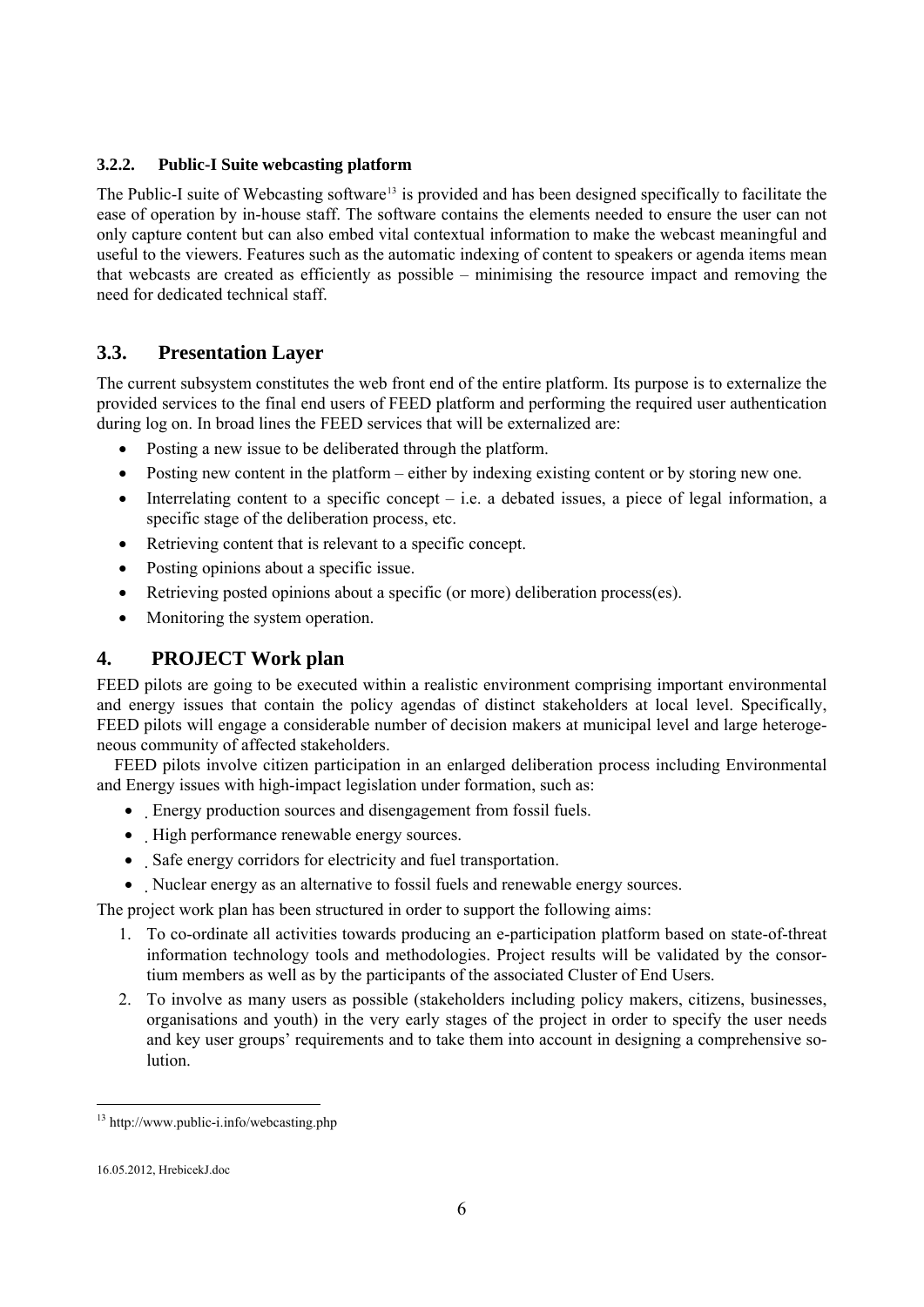- 3. To maintain users involved throughout the project and to achieve real life pilots and continuous running evaluation of its results.
- 4. To produce at regular intervals results that can be evaluated by users, disseminated and exploited; thus ensuring continuous interaction between implementation, validation and dissemination activities in the project.
- 5. To organise the flow of delivering results in such a way so that in every project review a significant step is completed and can be assessed; thus feedback from the reviewers' panel is also utilised towards achieving project success.

# **4.1 Implementation Methodology**

The system will be brought from the conceptual phase of methodologies, semantic models and individual components and to a fully integrated *e*Participation platform through the implementation roadmap on the Figure 2.





1. **Step 1:** In the step 1 the community of potential users of an e-Participation platform – i.e. citizens, businesses, NGOs, socio-economic groups, government officials, and decision-makers at any level – will be categorized to discrete user groups with specific characteristics and requirements for the system. In parallel a set of pre-defined models that the consortium is already acquainted with through its experience in other projects will be enriched and refined where necessary according to the various sets